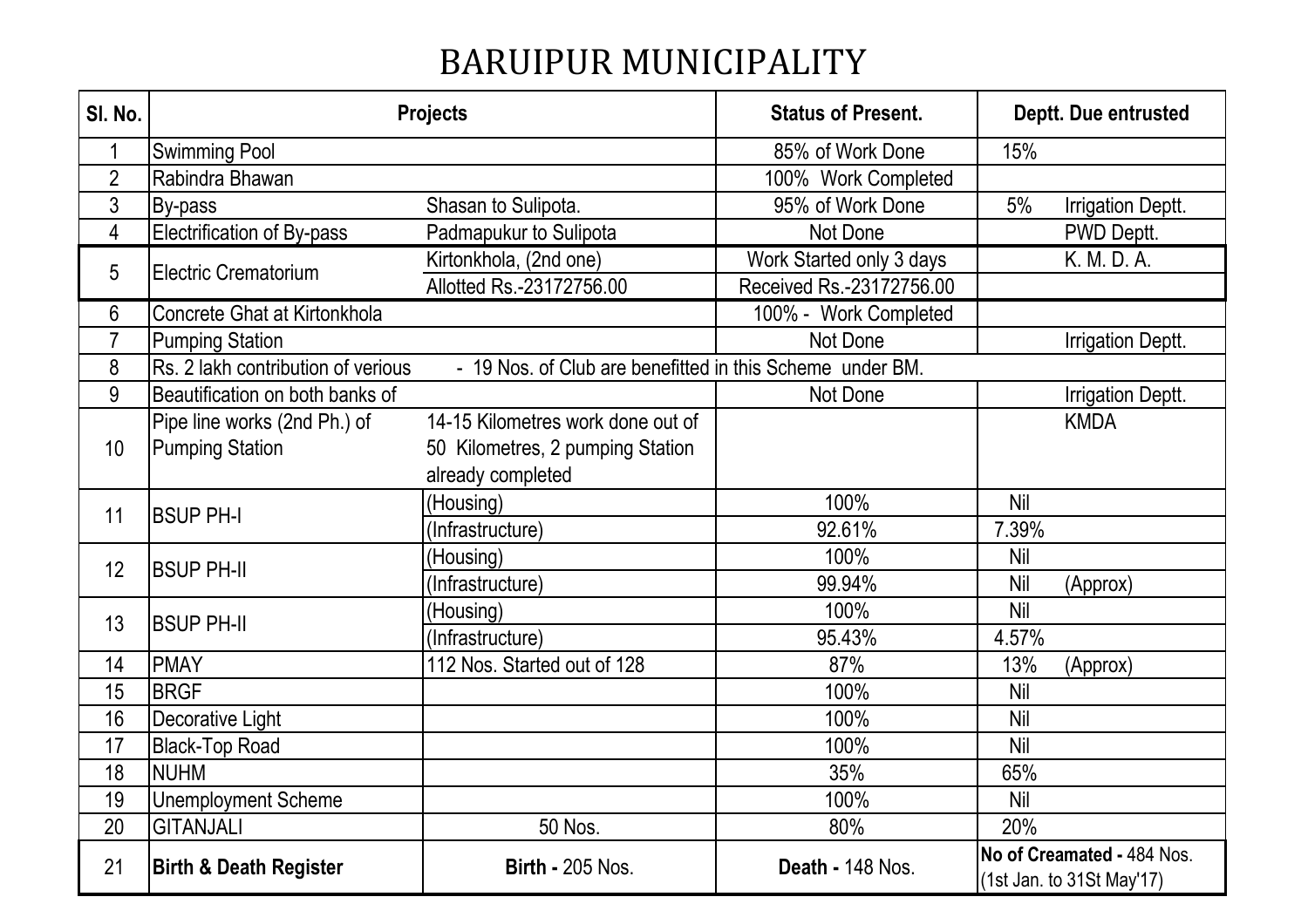| 22 | Sabooj Sathi:-                                                                                | $(PH.-I)$                                              | 3115 Nos.                  |                                  | 2930 | Boy-837,                |
|----|-----------------------------------------------------------------------------------------------|--------------------------------------------------------|----------------------------|----------------------------------|------|-------------------------|
|    |                                                                                               |                                                        | (Boyes-909 & Girls-2206)   |                                  | Nos. | Girl- 2093              |
|    |                                                                                               | $(PH.-II)$                                             | 340 Nos.<br>(Boyes-340)    |                                  |      | 340 Nos. Boy-340        |
|    |                                                                                               | $(PH.-III)$                                            |                            | <b>1927 Nos.</b>                 |      |                         |
|    |                                                                                               |                                                        |                            | (Boyes-683 & Girls-1244)         |      |                         |
| 23 | <b>IGNOAPS</b>                                                                                | 60 to 79 years - 1066 Nos.<br>Above 80 years - 73 Nos. |                            |                                  |      | = Total - 1139 Nos.     |
|    |                                                                                               | Widows - 954 Nos.                                      |                            | Phy. Handicaped - 38 Nos.        |      |                         |
|    | Labour Dip.                                                                                   | <b>Name of Scheme</b>                                  | <b>New</b>                 | Old                              |      | <b>Disbursement Rs.</b> |
| 24 |                                                                                               | SOSPOW (01.01.17 to 31.05.17)                          | 203                        | 58                               |      | 357895.00               |
|    |                                                                                               | <b>SOSW</b>                                            | Nil                        | 13                               |      | 422050.00               |
|    |                                                                                               | <b>WBTSSE</b>                                          | Nil                        | 11                               |      | 466002.00               |
|    | <b>SWM - Dipertment</b>                                                                       | Compactor                                              |                            | 2 Nos. (1 Big + 1 Small)         |      |                         |
|    |                                                                                               | Jeting-Cum- Suction Metch.                             | 1 Nos.                     |                                  |      |                         |
|    |                                                                                               | iii) Cesspool                                          |                            | 2 Nos. (1 Big + 1 Small)         |      |                         |
|    |                                                                                               | Tractor<br>iv)                                         | 4 Nos.                     |                                  |      |                         |
| 25 |                                                                                               | <b>Trolly</b>                                          | 5 Nos.                     |                                  |      |                         |
|    |                                                                                               | <b>Trailler</b><br>vi)                                 | 34 Nos. - (3 Ton Capacity) |                                  |      |                         |
|    |                                                                                               | vii) Dead Animal Carry Car                             | 1 Nos.                     |                                  |      |                         |
|    | a) Garbage collection from House to House Daily all (17 Nos.) Ward & 3 Nos. Vegetable Market. |                                                        |                            |                                  |      | 45 -50 Ton. (Approx)    |
|    | b) Total Collected Garbage dispose to Dumping Ground by Trolly and Cevered Traillor           |                                                        |                            |                                  |      |                         |
|    | c) Presently no sagrigation system.                                                           |                                                        |                            |                                  |      |                         |
|    | lCiti Scan Unit total care :-                                                                 |                                                        |                            | Jan. - 634 Nos.                  |      |                         |
|    |                                                                                               | Total - 3408 Nos.                                      | Feb. - 702 Nos.            |                                  |      |                         |
| 26 |                                                                                               |                                                        | Mar. - 659 Nos.            |                                  |      |                         |
|    |                                                                                               |                                                        | Apr. - 687 Nos.            |                                  |      |                         |
|    |                                                                                               |                                                        | May - 726 Nos.             |                                  |      |                         |
| 27 | <b>Blood Donner :-</b>                                                                        |                                                        |                            | 1776 Nos. (1st Jan. to 28th May) |      |                         |